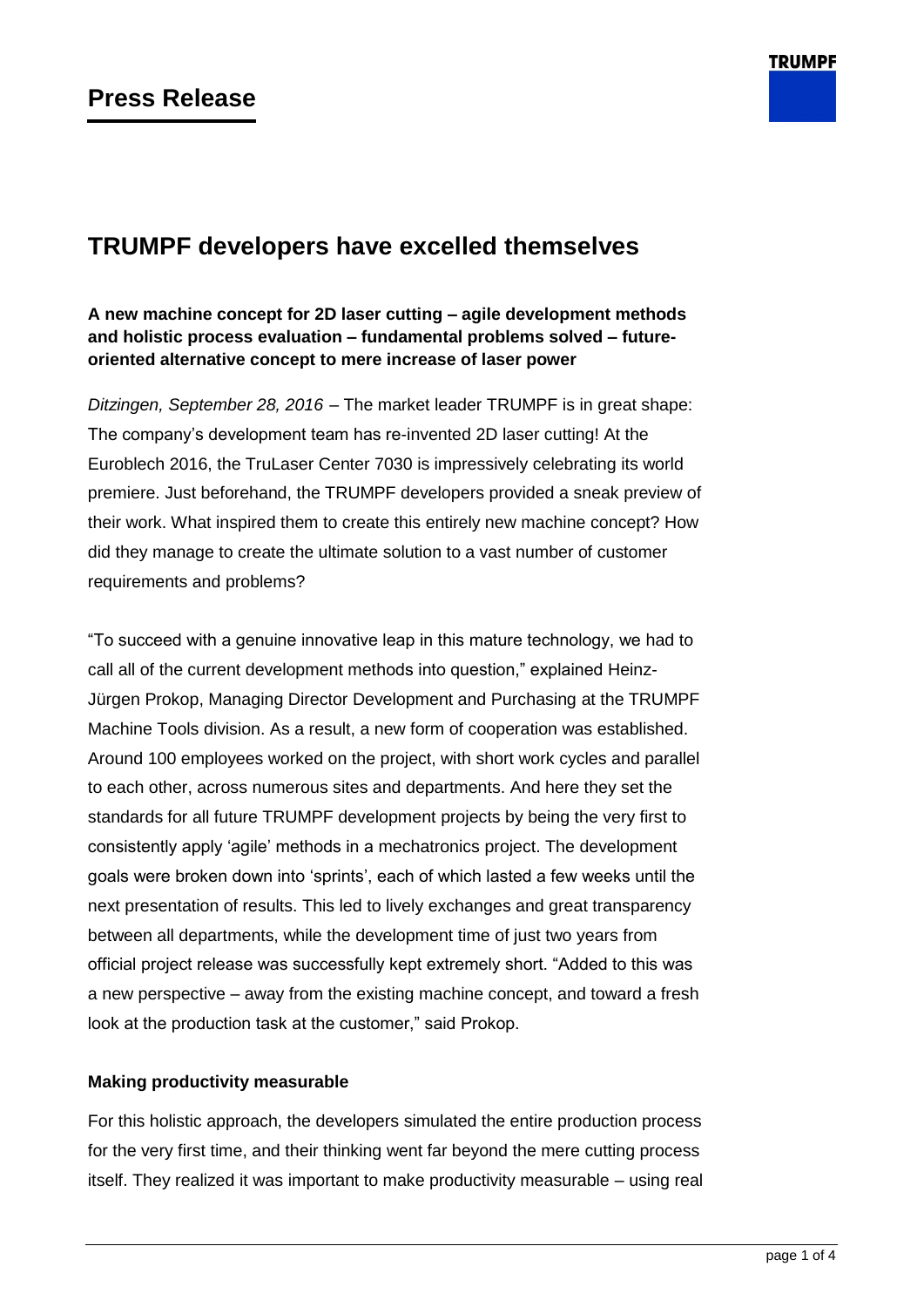# **Press Release**

parts, and under real production conditions. To this end, the experts generated default sheet configurations representing the parts spectrum of TRUMPF customers. Here, they were supported by customers from many different sectors with several hundred set-up plans, which they could then evaluate statistically according to the relevant parameters. The result was a representative production program, nicknamed the "Urmeter" (the international prototype meter). "This enabled us to place a numeric value on all the problems our customers kept telling us about," said Prokop. "Plus: we had a very specific means of measuring our ideas for solving those problems." The overriding aim throughout was to save the customers 30 percent on processing costs.

In the past, most innovations had been geared toward increases in cutting speed, laser power and edge quality. Lothar Weber, Operations Manager at H.P. Kaysser GmbH + Co. KG and one of the test customers for the TruLaser Center 7030, explained: "When you've been in the business for 30 years, you realize that the machines are getting faster all the time, but that not much has changed where autonomy and processing are concerned. With thin sheet, the machines are so fast that sometimes you need three employees to get the parts out of them quickly enough." As machines become ever faster, the focus shifts to interruptions and costly follow-up activities, all of which negatively impact overall productivity. These include having to wait until parts and skeletons have been sorted from the pallet, shutdowns caused by collisions involving parts tilting over, refinishing work on microjoints, splashes on the undersides of parts caused by backlash from the support slats, and excessive programming work.

### **A fully automatic machine that takes care of all processes autonomously**

More than ever, this situation demands a solution. "The work has changed enormously. We're producing far smaller quantities per batch than we used to, we're nesting the tiniest of parts, and we have far more production orders each day where we have to sort the parts from ergonomically impractical pallet changers," says Lothar Weber, describing one of the major problems caused by machines with flying optics and pallet-changers – a problem that has now been solved by the TruLaserCenter 7030, the new machine concept from TRUMPF.

**TRUMPF**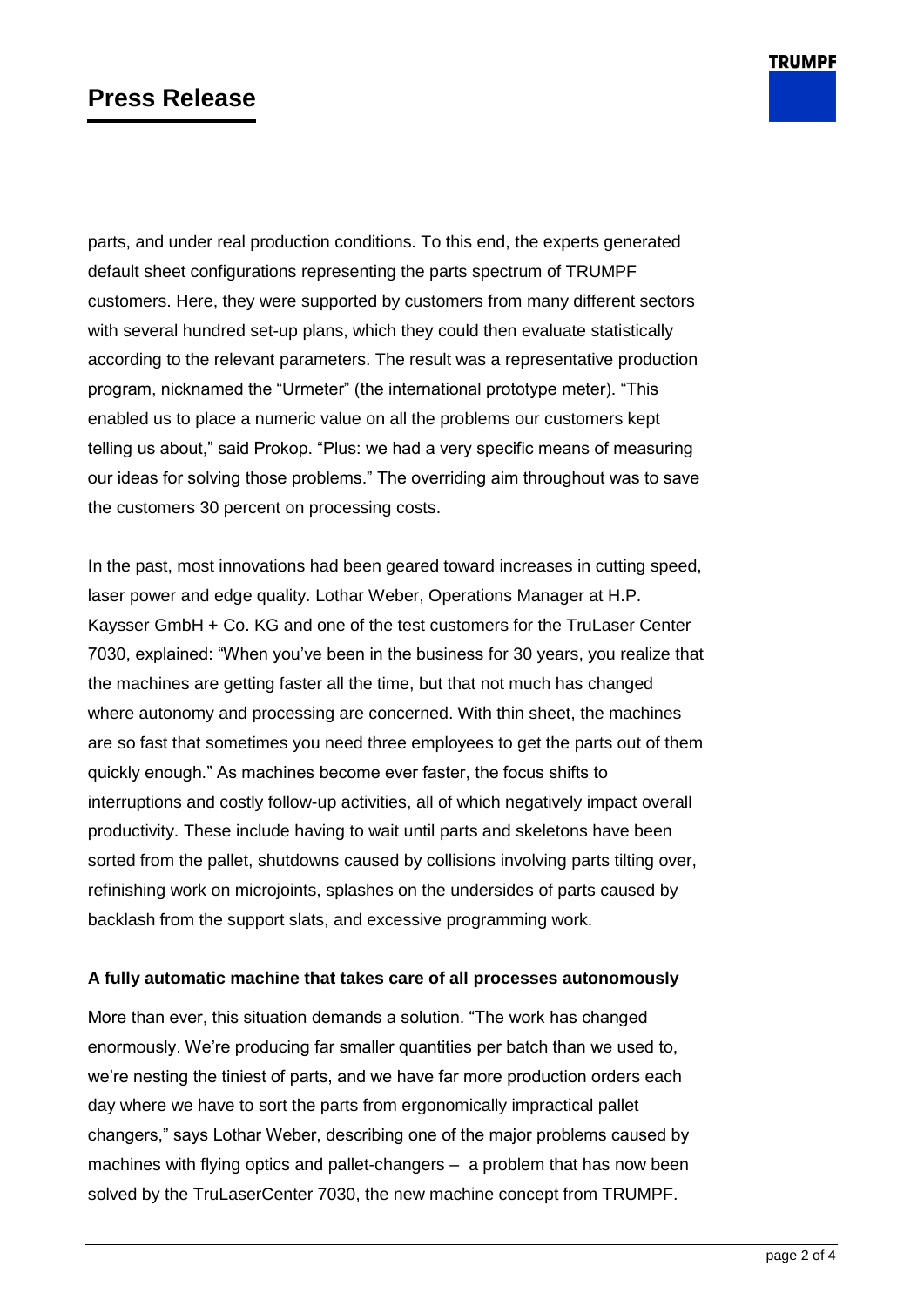# **Press Release**

This laser machine takes care of a continuous automated production process all by itself. It can work autonomously over long periods, without the need for operator intervention. Moreover, it enables future developments that can make full use of all the possibilities inherent in digital and physical connectivity. Weber draws his own personal conclusion: "I think that in a couple years' time we'll have at least two more TruLaser Center 7030s at our plant. The machine is a real allrounder. Batch sizes have been getting smaller for years now, and this highly flexible system is just what we need."

Digital photographs in print-ready resolution are available to illustrate this press release. They may only be used for editorial purposes. Use is free of charge when credit is given as "Photo: TRUMPF". Graphic editing – except for dropping out the main motive – is prohibited. Additional photos can be accessed on the company website: [www.trumpf.com/en/press/media-services](http://www.trumpf.com/en/press/media-services)



#### **Development.jpg**

With agile methods and a holistic view of the overall process, TRUMPF developers have created an entirely new machine concept.



### **Machine.jpg**

The new 2D laser machine operates autonomously over long periods, without operator intervention.



#### **Cutting.jpg**

Numerous new components and solutions have resulted in an extremely secure overall process.

**TRUMPF**